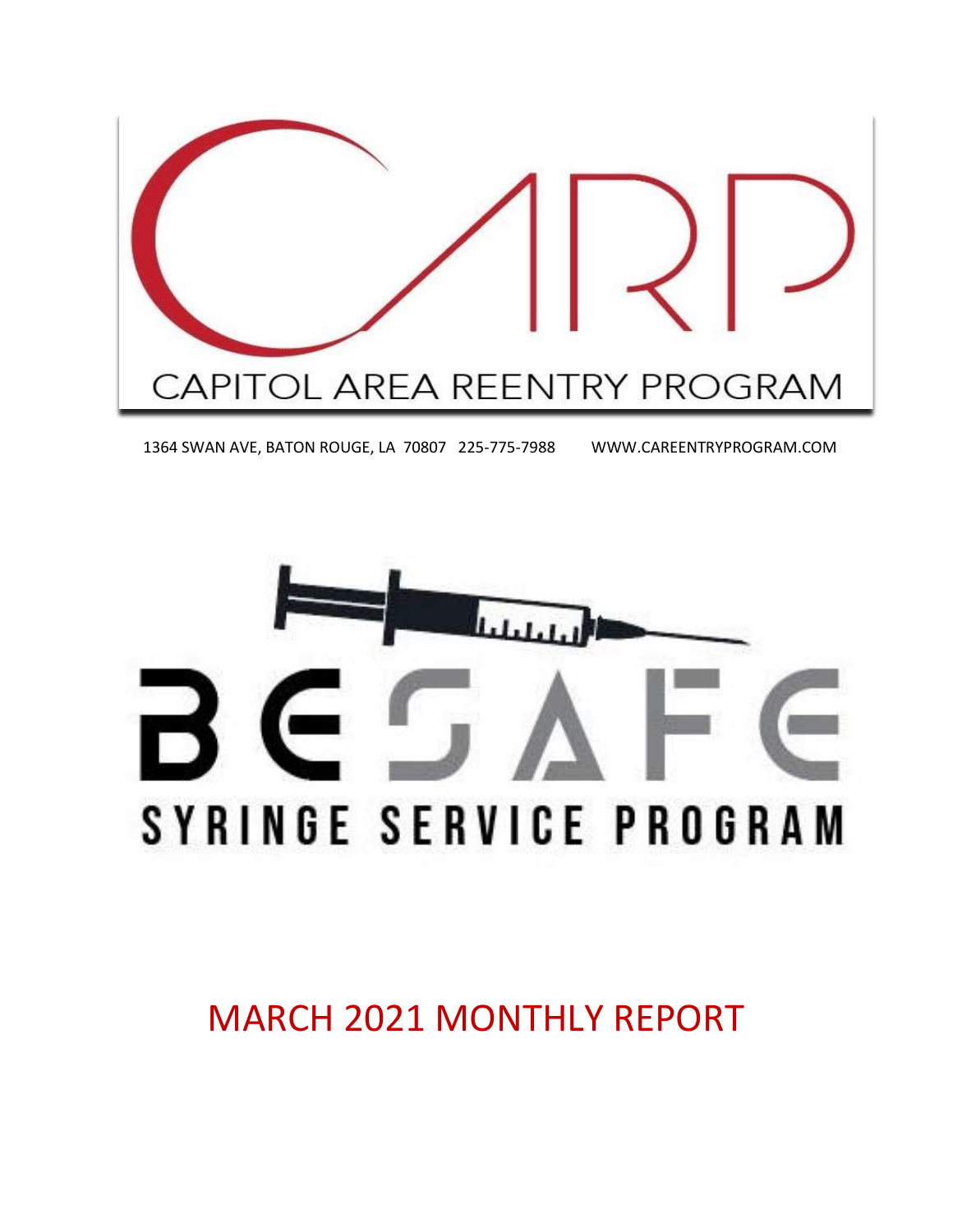

Total Kits: 1018

#### MARCH 2021











| Male:   | 532 | $18-35:$ | 407 | White:    | 860            |
|---------|-----|----------|-----|-----------|----------------|
| Female: | 486 | $36-60:$ | 583 | Black:    | 146            |
|         |     | $61+$ :  | 28  | Asian:    | $\overline{2}$ |
|         |     |          |     | Hispanic: | 10             |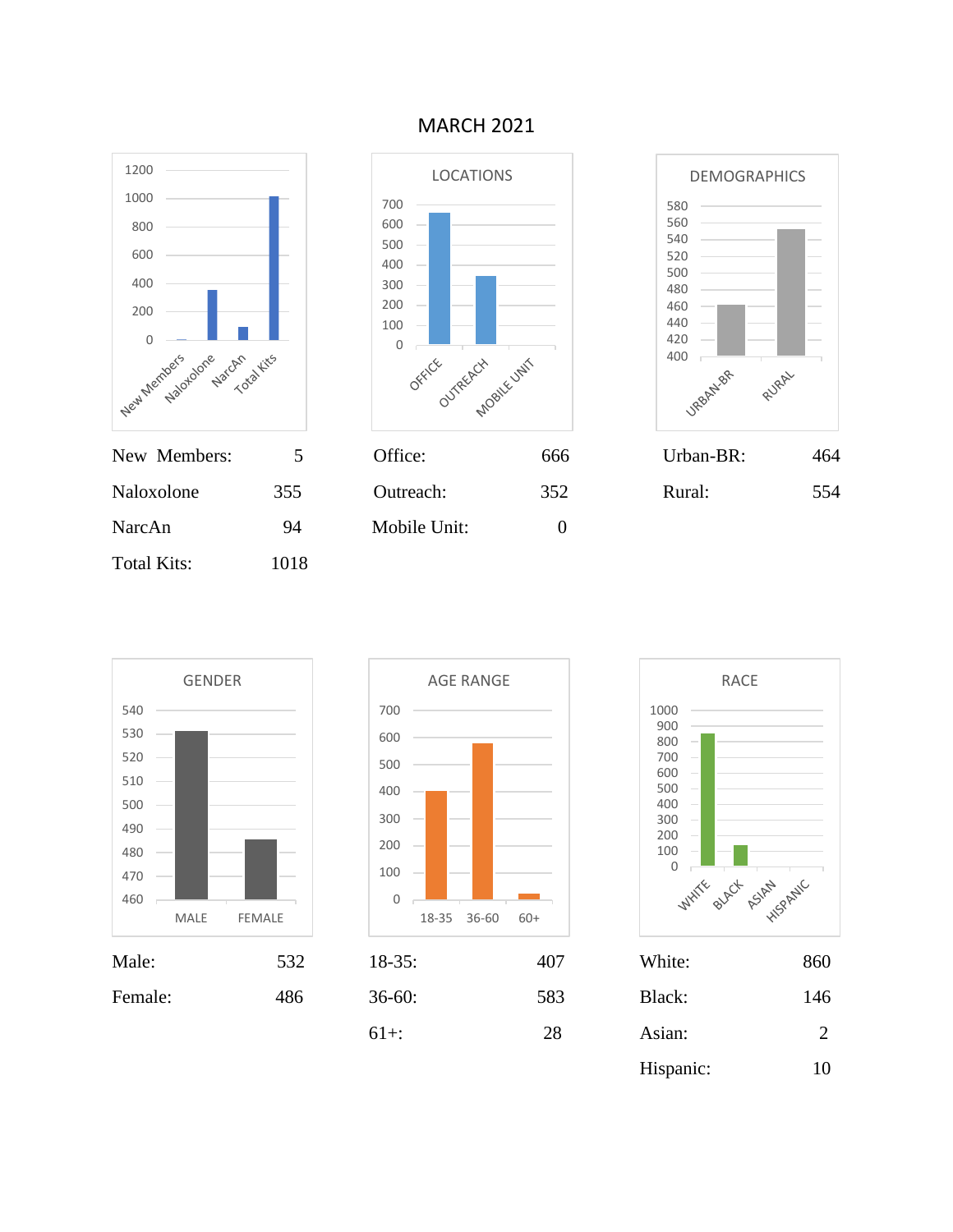### **\*Charts Shows Program Members**

### **Program Members**

Total | 1016 Males | 532 Female | 486 Black | 146 White | 860 Hispanic | 10 Asian | 2 Ages 18-35 | 407 Ages 36-60 | 583 Ages 61 and Over | 28

## **Geographical Area**

Urban & Suburban | 464 Rural | 554

#### Breakdown by City:

| Abbeville-      | Addis-5     | Alfords-          | Aline-2        |
|-----------------|-------------|-------------------|----------------|
| Amite-1         | Baker-59    | Bayou Goula-3     | Beuche-        |
| Baton Rouge-455 | Brittany-1  | Brusly-2          | Central-40     |
| Clinton-17      | Covington-2 | Denham Springs-89 | Erwinville-2   |
| Ethel-1         | Folsom-1    | Geismar-3         | Glynn-         |
| Gonzales-49     | Grammercy-1 | Greensburg-1      | Hammond-1      |
| Hester-1        | Holden-5    | Jackson-20        | Jarreau-8      |
| Kentwood-       | Killian-    | Lafayette-        | Lake Charles-4 |
| Livingston-10   | Livonia-8   | Maurepas-         | Monroe-        |
| New Iberia-3    | New Roads-  | Norwood-          | Oscar- $4$     |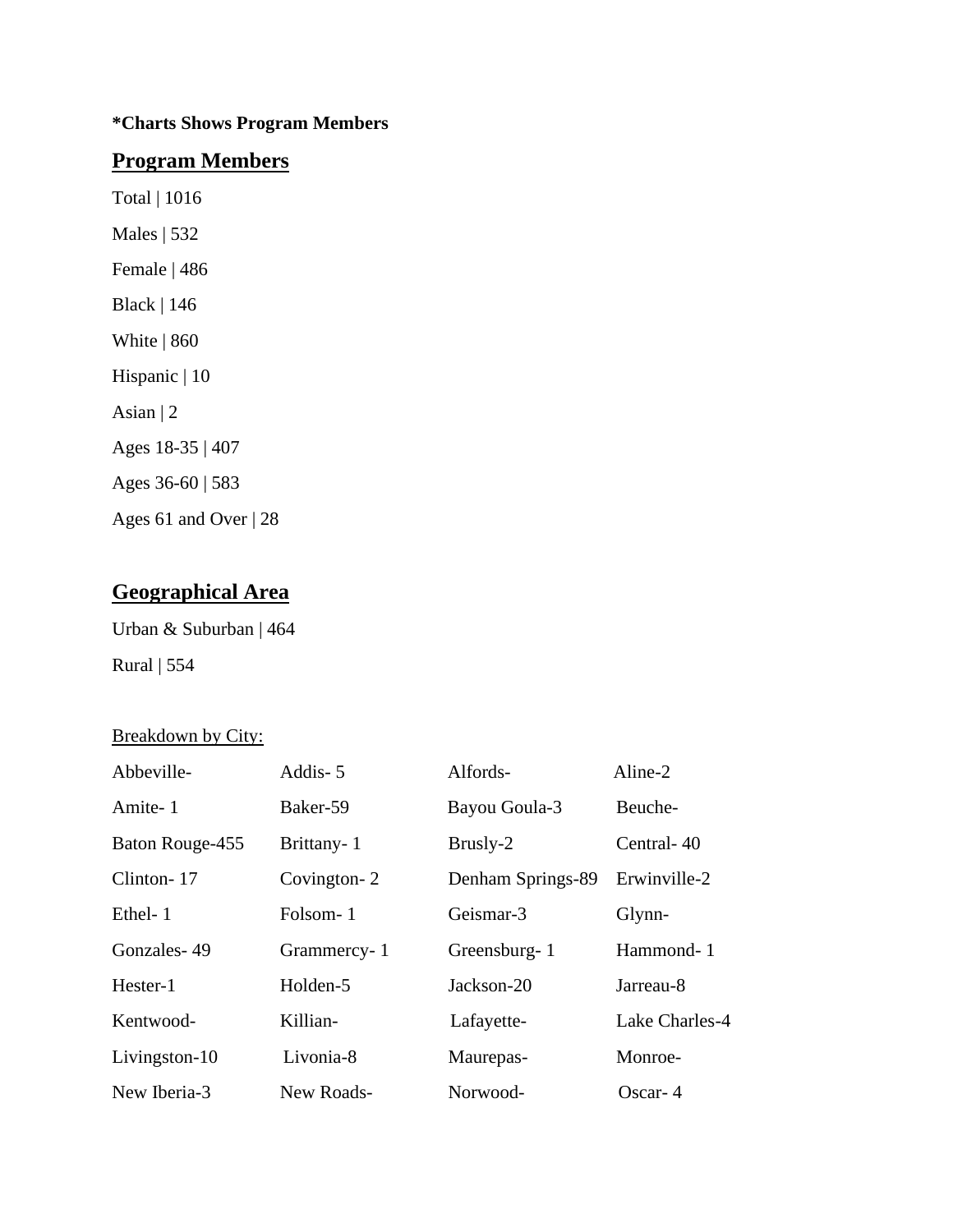| Pine Grove-     | Plaquemine-8  | Ponchatoula-1        | Port Allen-14     |
|-----------------|---------------|----------------------|-------------------|
| Prairieville-12 | Ramah-2       | Rosedale-            | Slaughter-12      |
| Sorrento-       | Springfield-5 | St Amant-24          | St Francesville-1 |
| St Gabriel-6    | Torbert-4     | Varnado-             | Ventress-1        |
| Walker-29       | Watson-28     | <b>White Castle-</b> | Zachary-60        |
| Illinois-       | Michigan-     | Mississippi-2        | Ohio-             |
| Virginia-1      |               |                      |                   |

### Baton Rouge by Zip Codes:

| 70801-   | 70802-21 | 70803-2  | 70804-2  |
|----------|----------|----------|----------|
| 70805-45 | 70806-23 | 70807-23 | 70808-18 |
| 70809-59 | 70810-50 | 70811-13 | 70812-18 |
| 70813-   | 70814-11 | 70815-38 | 70816-56 |
| 70817-37 | 70818-23 | 70819-6  | 70820-5  |
| 70822-   | 70826-   | 70837-   | 70874-   |
| 70891-   |          |          |          |

## **\*New Members**

Total  $| 5$ 

## **Kits Distributed**

| Office $\vert 666 \vert$ | Field $\vert$ 352 | Mobile Unit $\vert 0 \rangle$ |
|--------------------------|-------------------|-------------------------------|
|                          |                   |                               |

## **Narcan Distributed**

Nasal | 94 Injectable | 355

# **WCK (wound care kits)**